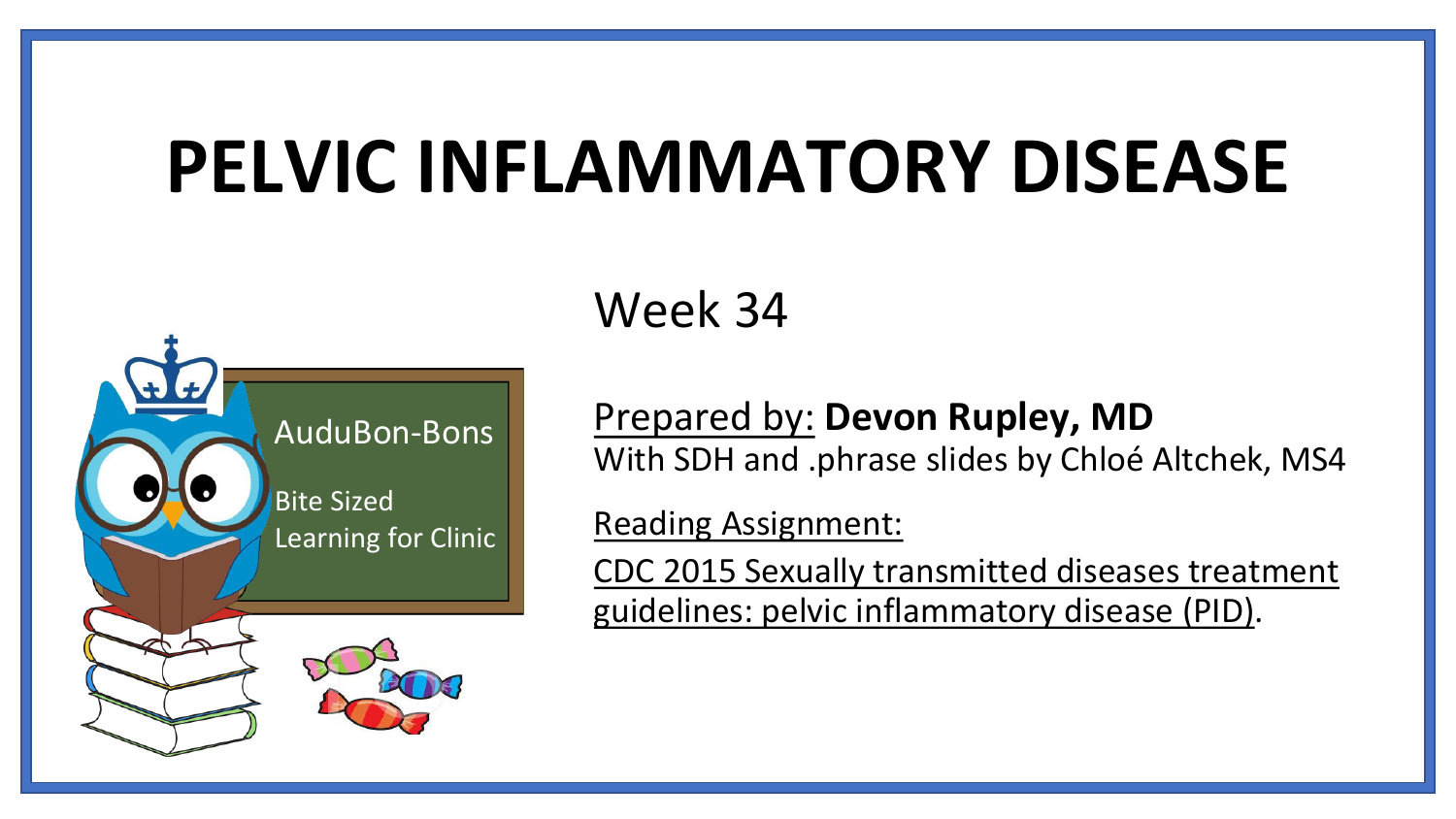

- To understand the clinical features of pelvic inflammatory disease (PID)
- To determine the appropriate evaluation to be performed when a patient has findings concerning for PID
- To review the options for treatment

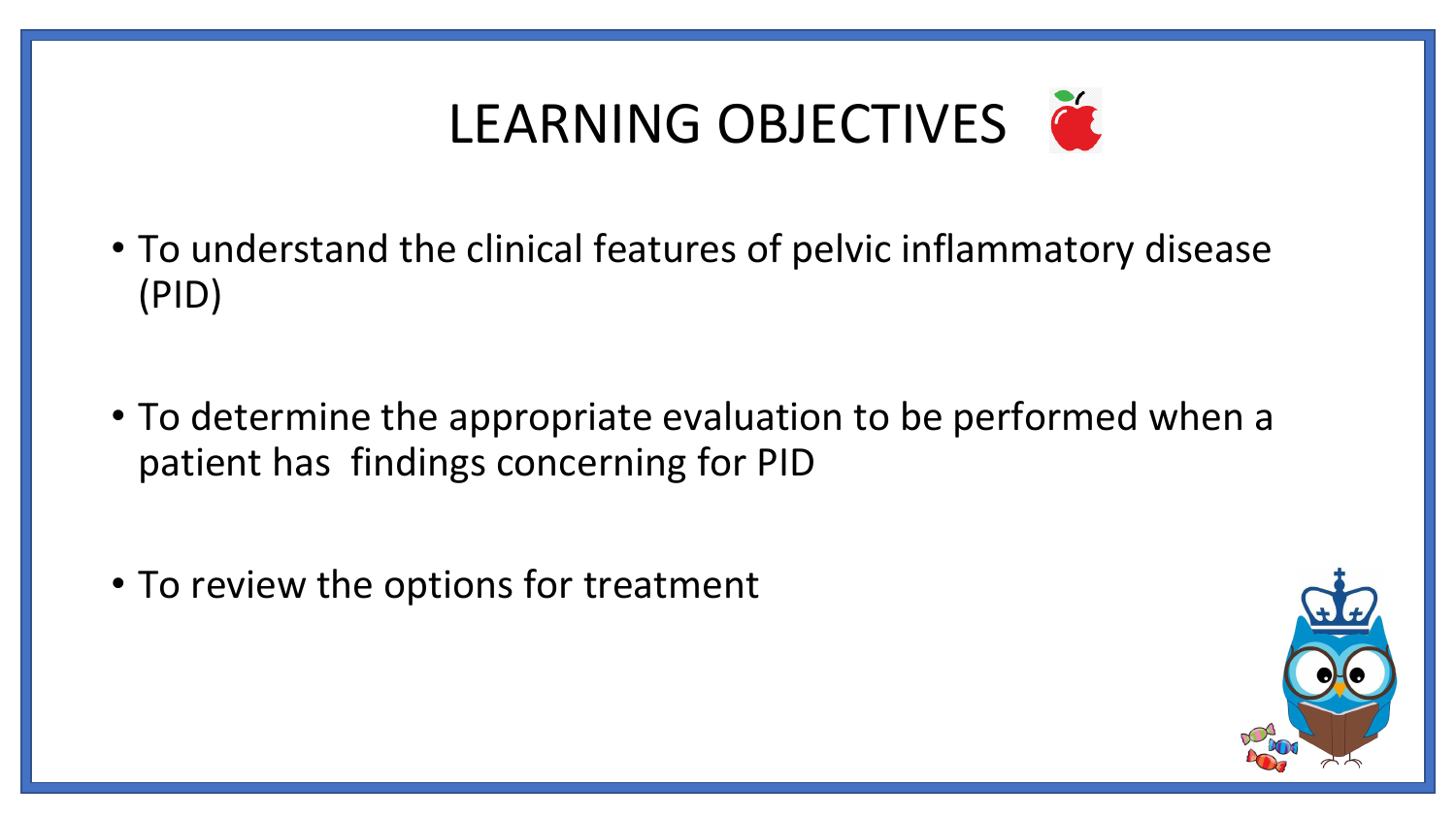### CASE VIGNETTE

- Ms. P.A. is a 19 yo G1 P0010 woman presenting to the ER with complaint of lower abdominal pain and malodorous green vaginal discharge x 1 wk.
	- **ROS:** Endorses nausea, no vomiting, + decreased appetite, +subjective fevers, no diarrhea, no lightheadedness/ dizziness/ SOB. Otherwise, unremarkable.
	- **LMP:** 3 wks ago, 4 day cycle with moderate bleeding

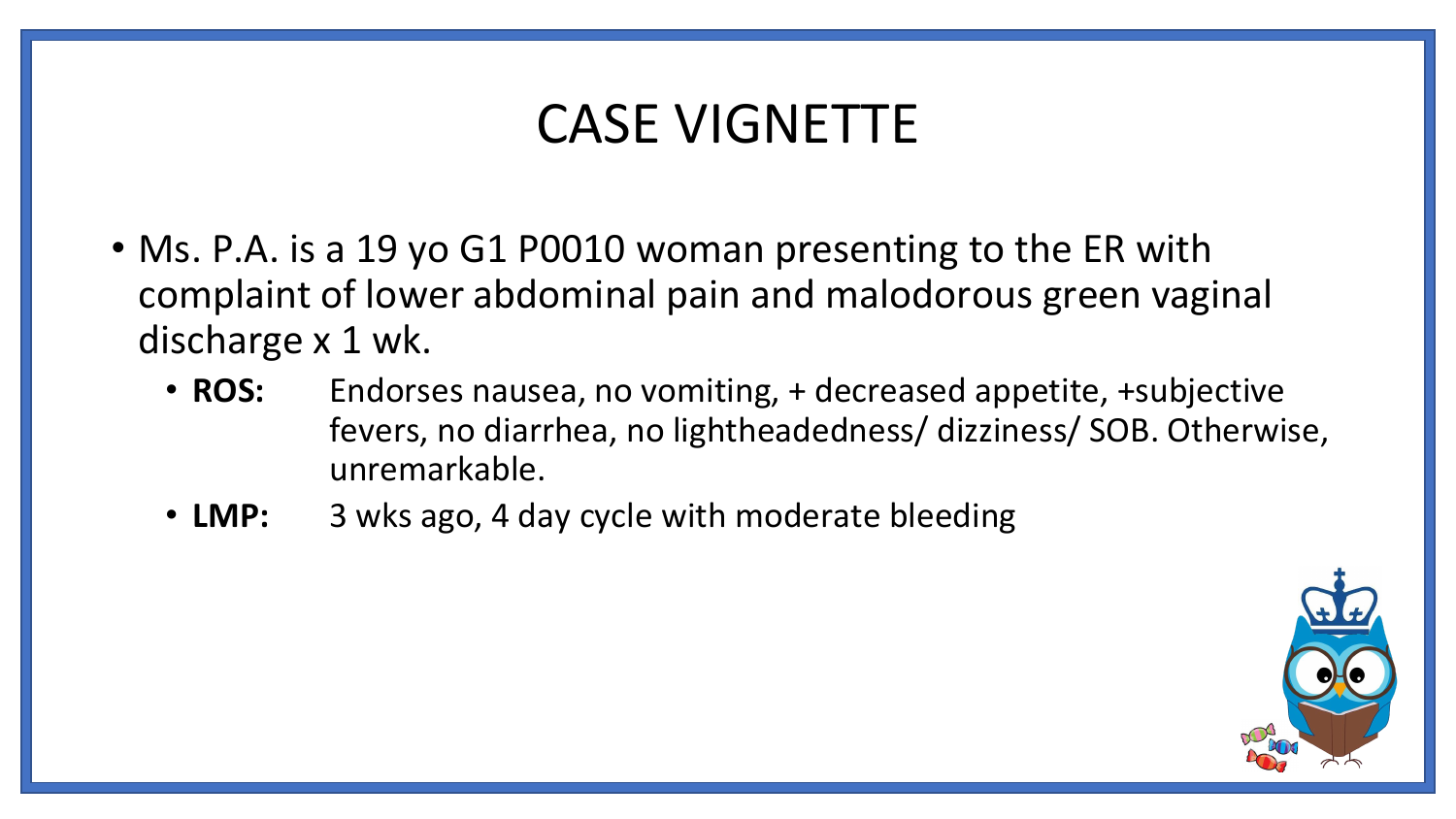### FOCUSED HISTORY

What elements of this patient's history are most relevant?

- **POBH:** med ab x 1- 2018
- **PGYNH:** too young for pap, denies history of STIs, fibroids, cysts 3 lifetime partners, **currently sexually active with one partner x 3 months, using OCPs for contraception**
- **PMH:** remote childhood asthma, not on meds x many years
- **PSH:** denies
- **MEDS:** OCPs
- **ALL:** NKDA
- **SOC:** social use of etoh/marijuana, denies smoking or other drugs, lives with mother, works as a waitress
- **FH:** denies

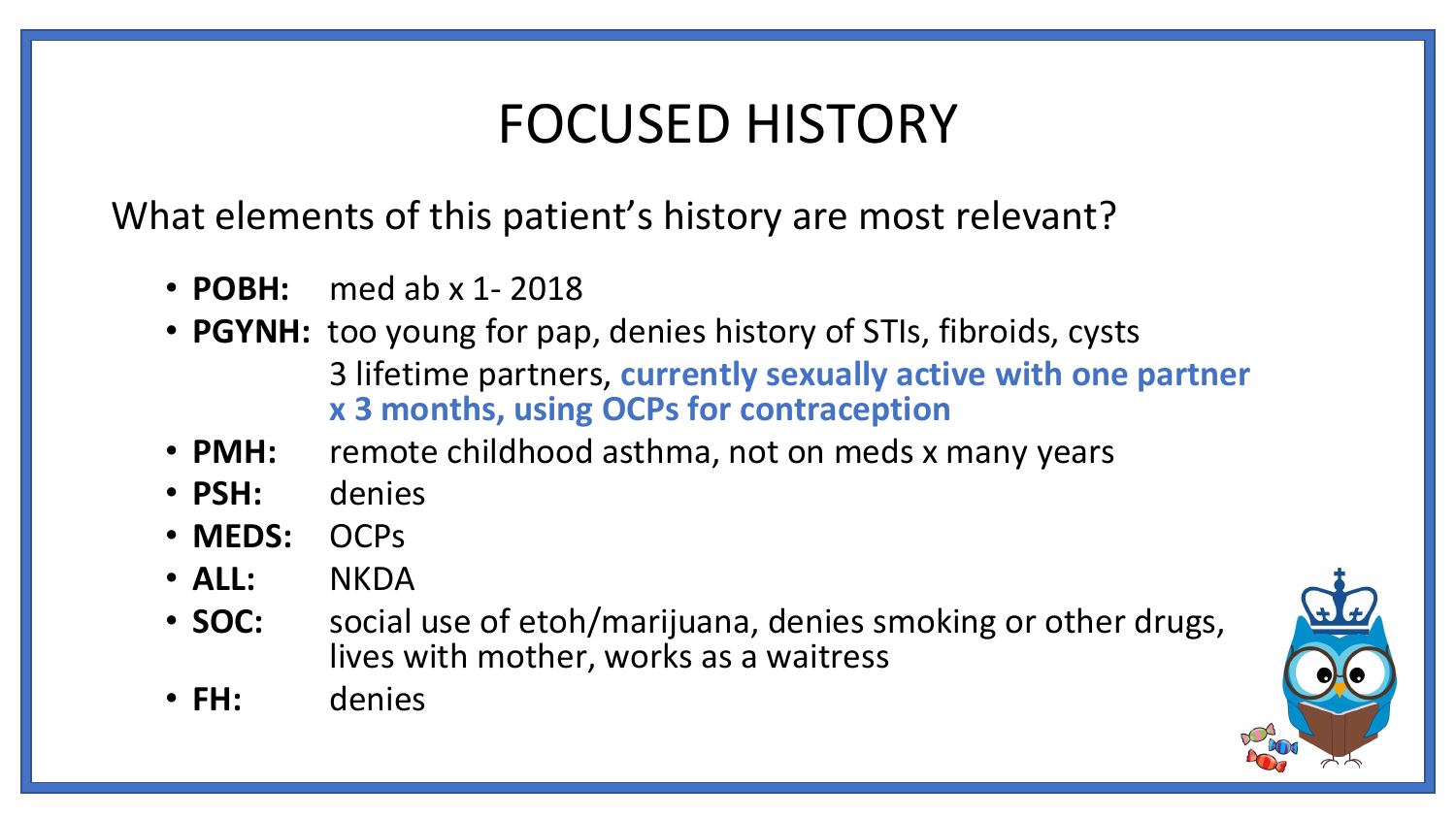### PERTINENT PHYSICAL EXAM FINDINGS

What elements of this patient's physical exam are most relevant?

- VS: **HR 103**, RR: 18, BP: 99/76, T: 100.0, O2 sat: 98% on RA
	- **Gen:** Patient appears slightly uncomfortable
	- Abd: Soft, nondistended, moderately tender diffusely. No rebound.
	- **Vulva:** Normal external genitalia. No apparent lesions.
	- **Vagina: Malodorous mucopurulent discharge.**
	- **Cervix: Mucopurulent discharge per os. Marked CMT.**
	- **Uterus: Tender to palpation.**
	- **Adnexa: Mild bilateral tenderness noted.** No palpable masses.

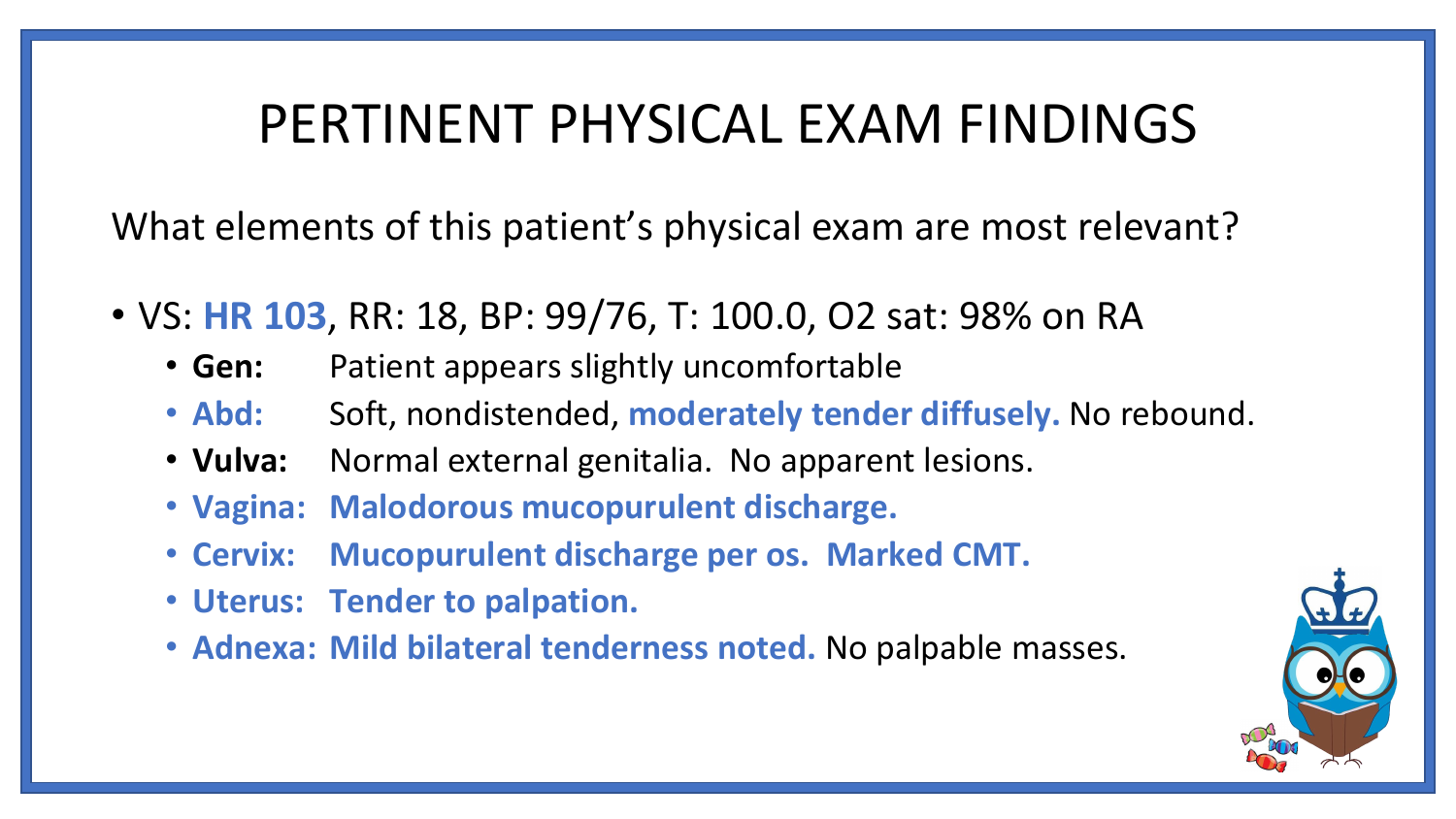# DIFFERENTIAL DIAGNOSIS

What is included in the differential diagnosis?

- PID
- Ovarian cyst; rupture or torsion
- Ectopic pregnancy
- Endometriosis
- UTI
- GI etiologies
	- Gastroenteritis
	- Appendicitis
	- Diverticular disease
	- Irritable Bowel Syndrome

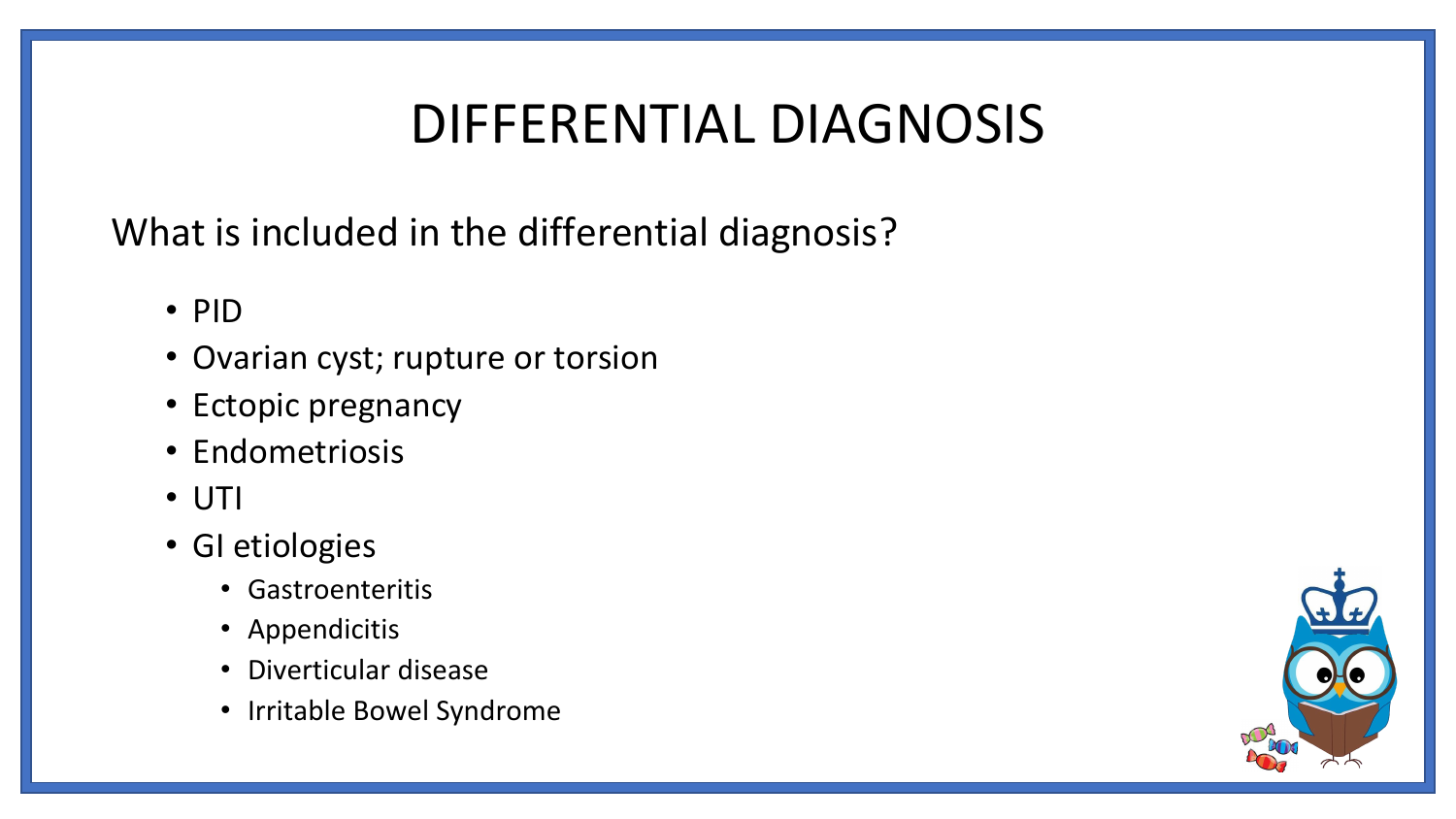### PID PATHOPHYSIOLOGY

How does pelvic inflammatory disease occur?

- An **ascending infection** from the lower genital tracts that results in inflammatory disorders of the upper female genital tract
	- **Cervicitis-**-> Endometritis/Salpingitis/ Tubo-ovarian abscess/Pelvic peritonitis
- Variety of causative organisms
	- <50% thought to be associated with **N. gonorrhoeae and C. trachomatis**
	- Also associated with bacteria of normal vaginal flora e.g. Gardnerella vaginalis, Mycoplama hominis, Ureaplasma urealyticus, as well as CMV



https://www.rchsd.org/health-articles/pelvicinflammatory-disease-pid/

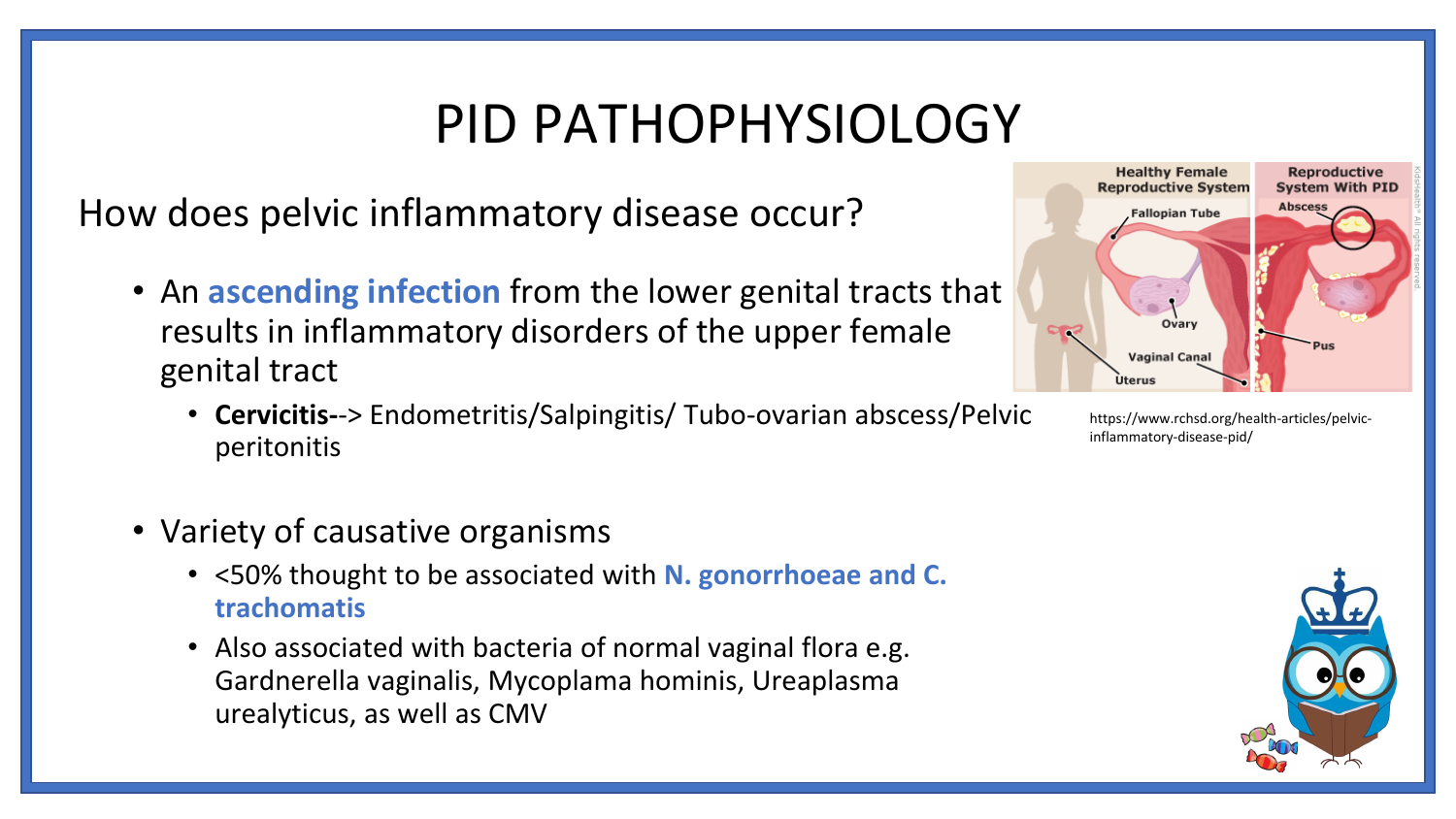### PID RISK FACTORS

What are risk factors for PID?

- **Sexually active**
- **Age <25**
- Multiple sexual partners
- Having a sexual partner currently active with multiple partners
- History of PID or STIs
- **Sex without condoms**
- Possible association with douching

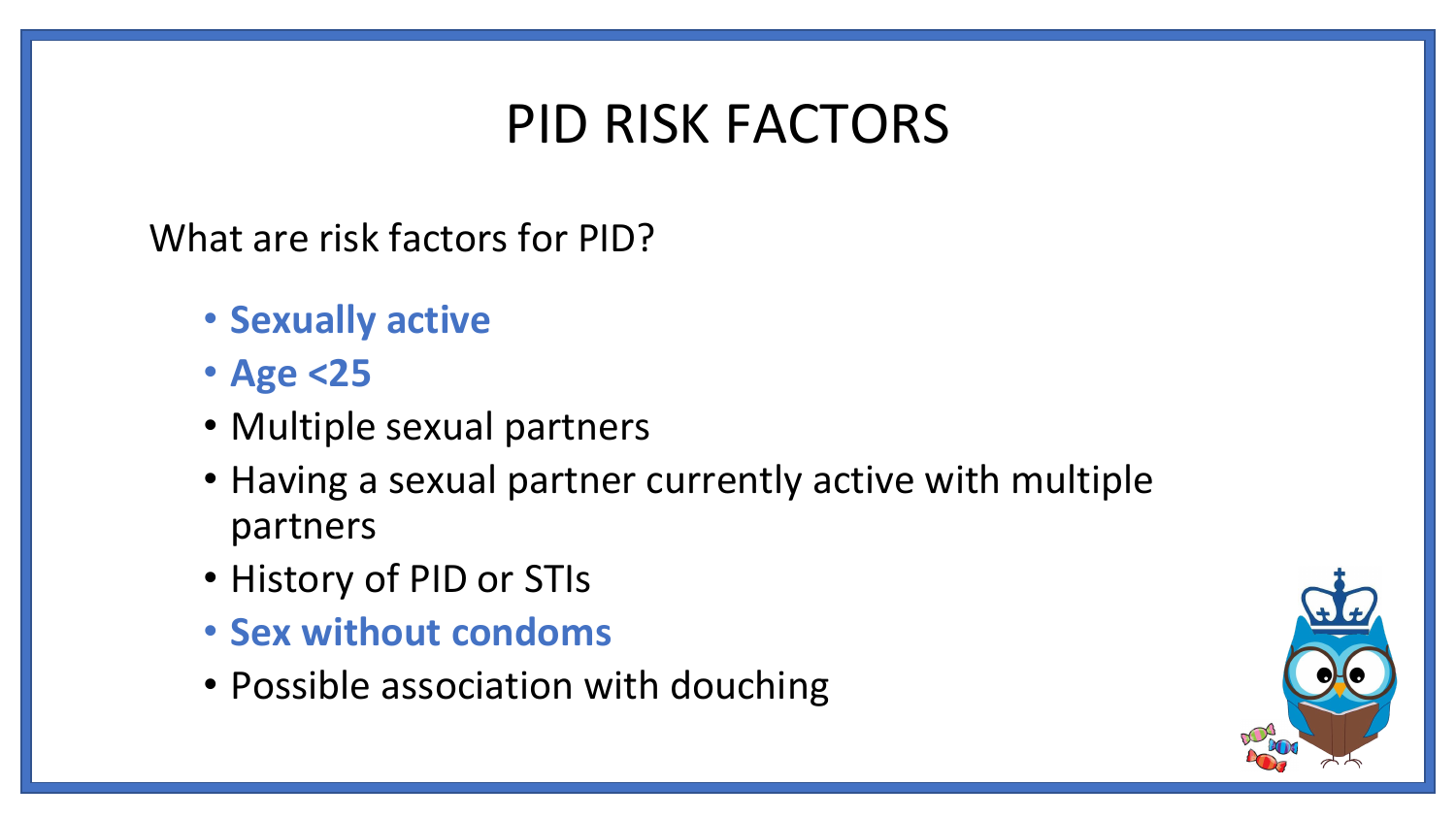## WHAT'S THE BIG DEAL?

- What are the **adverse effects** of untreated PID?
	- Chronic pelvic pain
	- Infertility: approximately 10% of women with PID have trouble conceiving
	- Ectopic pregnancy
	- TOA
	- Intra-abdominal infection
- Can be **acute**, **chronic**, or **subclinical**
	- Thought to be under-diagnosed and under-treated
	- $\sim$  1 million women in the US each year

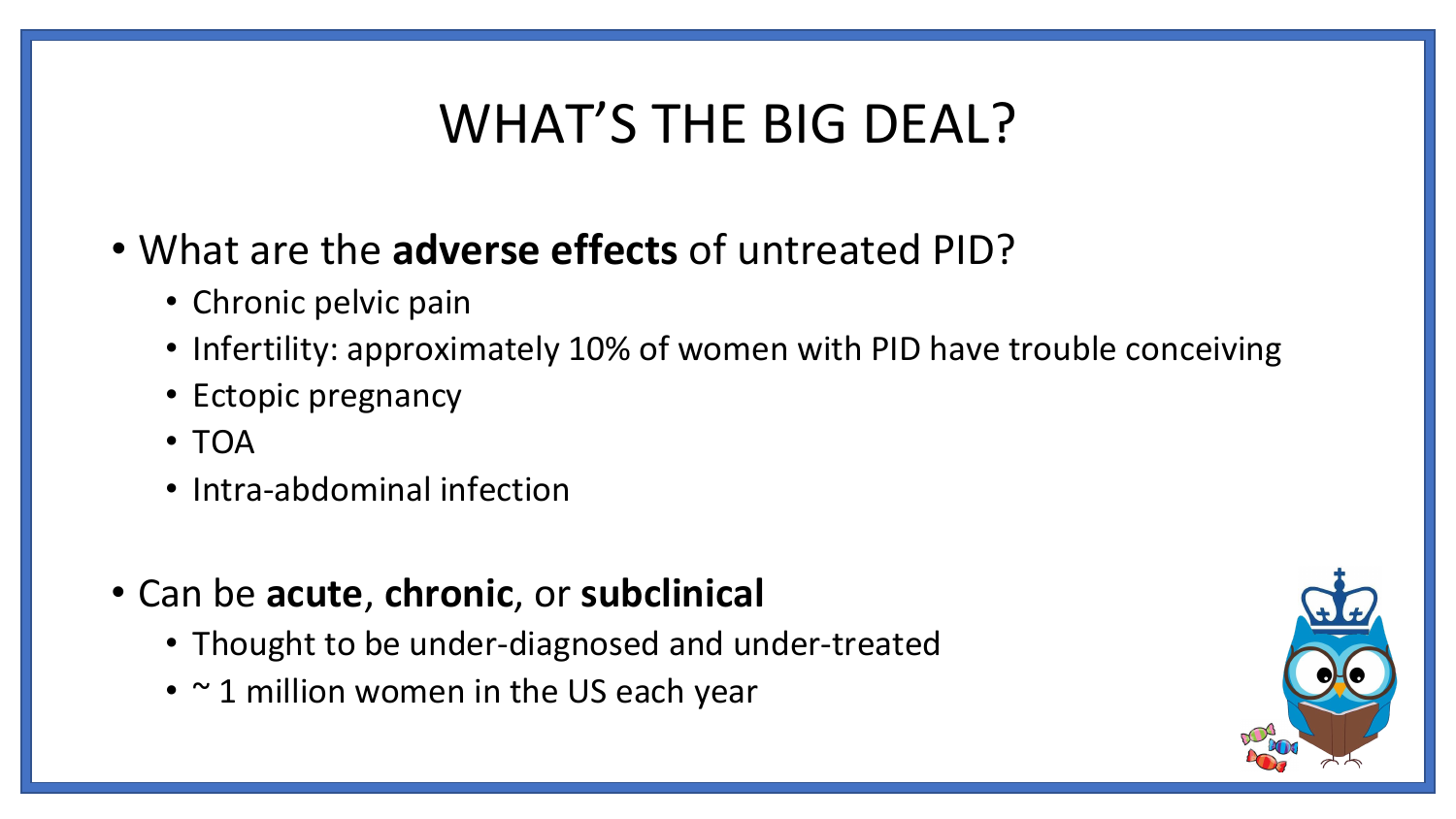# EVALUATION

### How do you diagnosis PID?

- Treat sexually active women if they have abdominal/ pelvic pain, no other cause for the illness, + one or more of the following on pelvic exam:
	- Cervical motion tenderness
	- Uterine tenderness
	- Adnexal tenderness
- Supportive findings:
	- Oral temp >101F
	- Abnormal cervical mucopurulent discharge or cervical friability
	- Abundant WBC on saline microscopy of vaginal fluid
	- Elevated ESR or CRP
	- Laboratory confirmed cervical infection of GC or CT
- Most specific
	- Laparoscopy
	- Endometrial biopsy
	- Pelvic sono or MRI showing thickened, fluid filled tubes or TOA

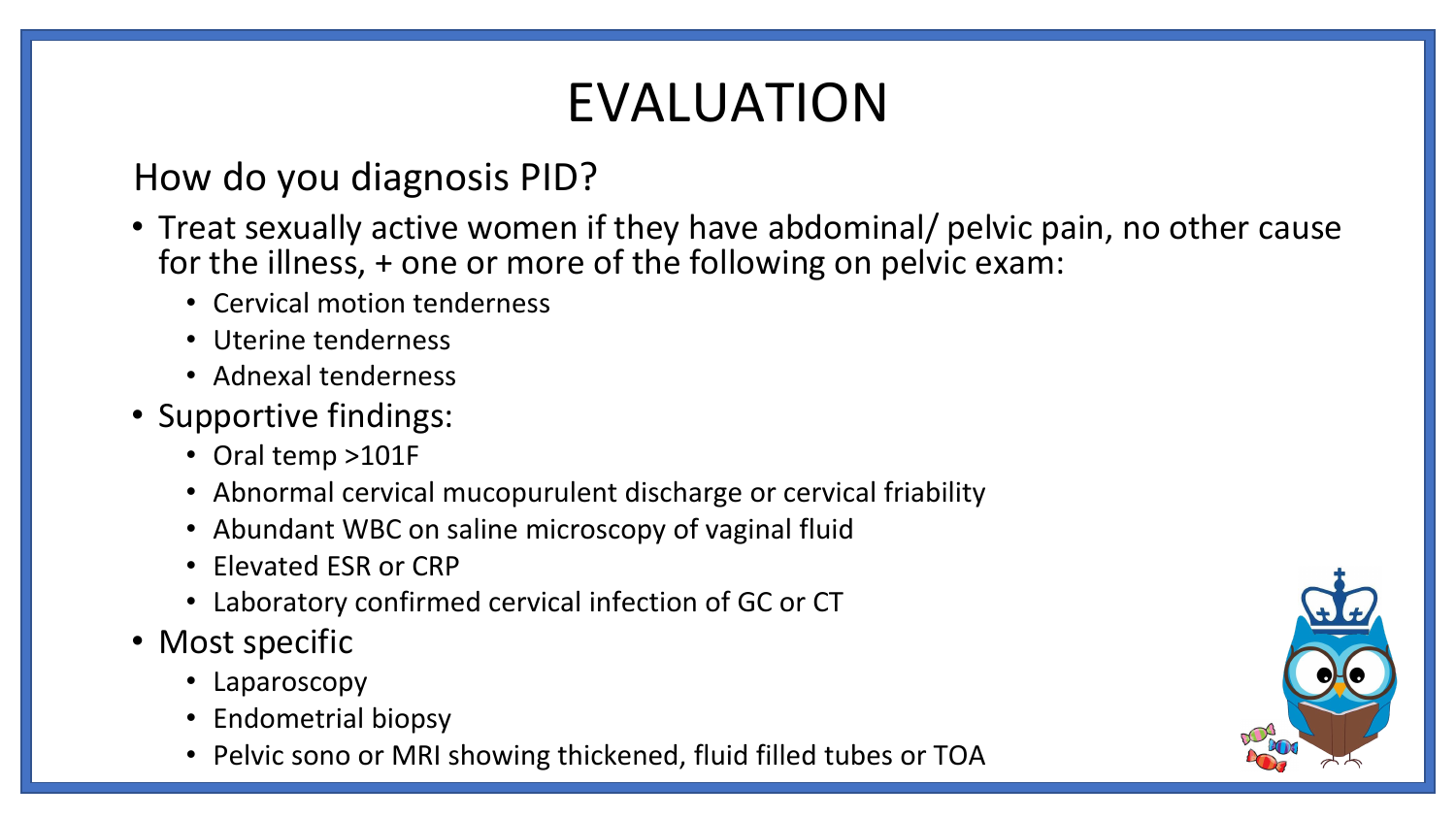# MANAGEMENT

What are the available treatment options?

#### **Outpatient:**

**Ceftriaxone 250mg IM** x1

**AND**

**Doxycycline 100mg PO BID** for 14 days

 $\bullet +/-$ 

**Metronidazole** 500mg PO BID for 14 days for any patients who have had recent gynecological instrumentation

**Inpatient**: IV tx x 24-48 hrs (until clinical improvement), then PO regimen **Cefoxitin** 2g IV q6h or **Cefotetan** 2g q12h **AND Doxycycline** 100mg PO or IV q12h Alt reg: Gentamicin (per body wt) AND Clindamycin 900 mg q8hrs

If **outpatient** therapy, reevaluate patients within 3 days to assess for clinical improvement

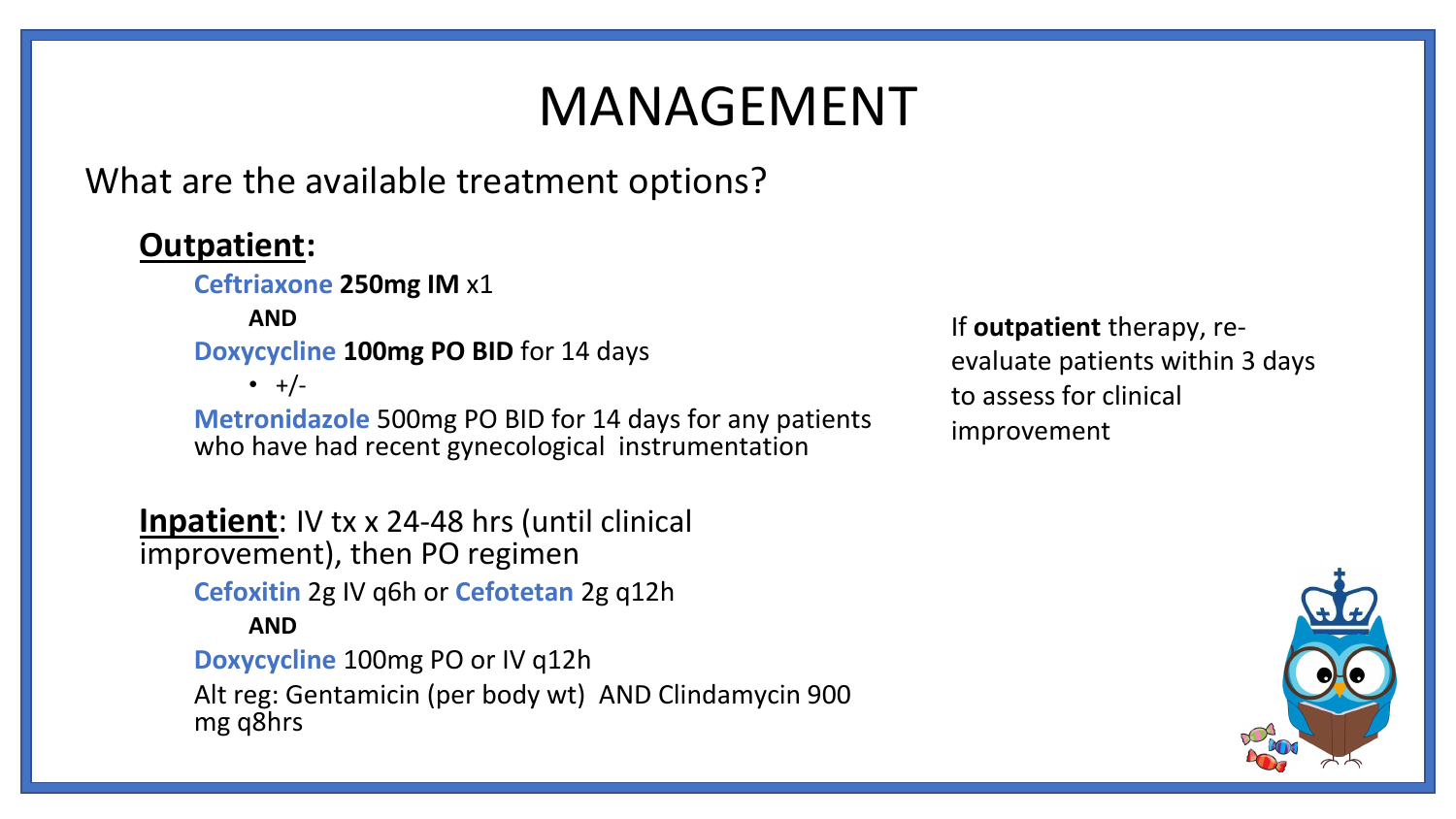# MANAGEMENT

### What are the indications for **inpatient** management?

- Severe clinical illness
	- i.e. high fever, nausea, vomiting, severe abdominal pain
- Tubo-ovarian or pelvic abscess
- Inability to tolerate oral medications due to vomiting
- Lack of response to oral medications
- Pregnancy
- Concern for nonadherence to therapy
- Concern that an invasive diagnostic procedure may be required
	- i.e. diagnostic laparoscopy to rule out ruptured TOA vs can't rule out appendicitis

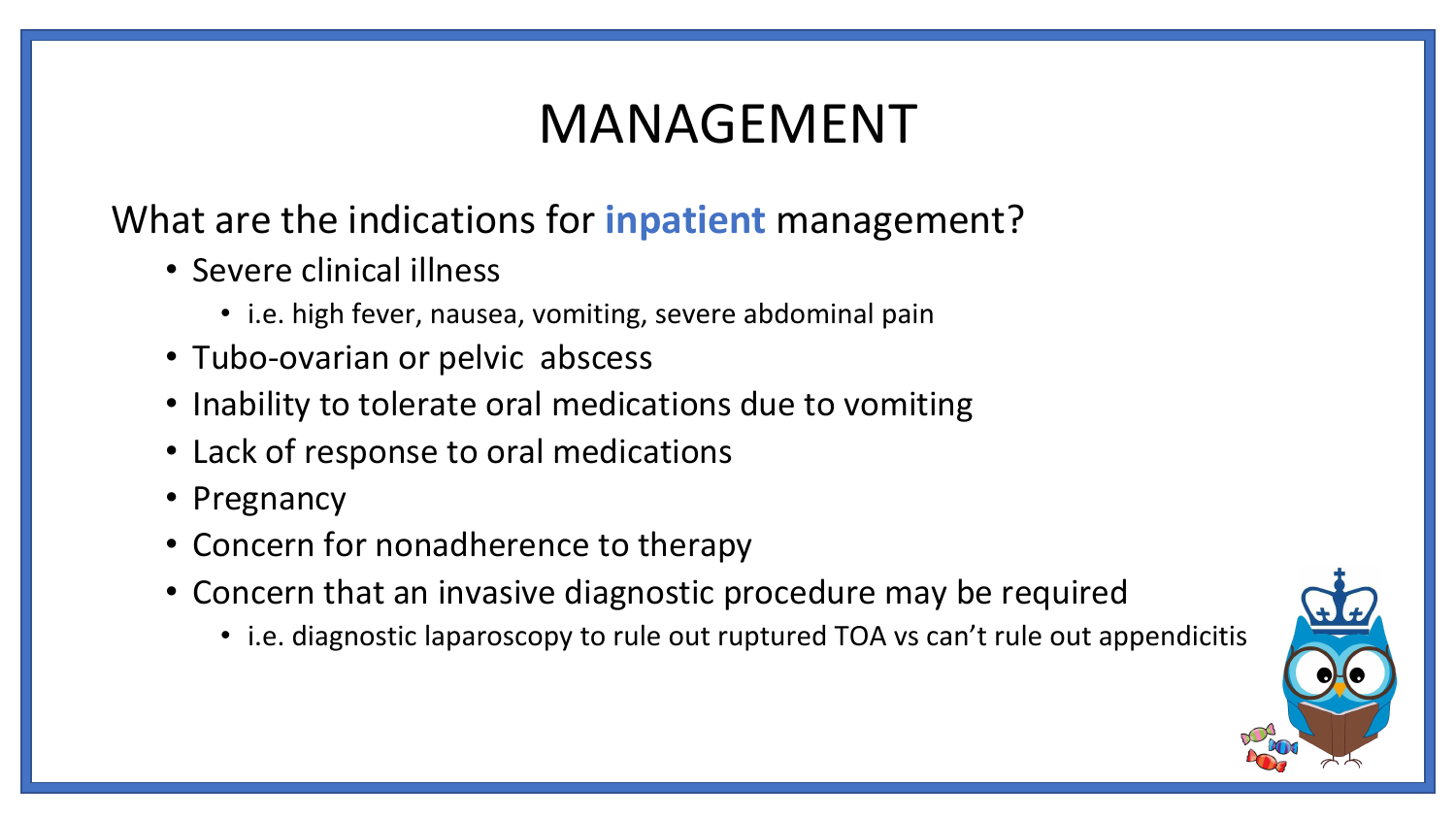### COUNSELING

- How will you counsel Ms. P.A.?
	- Importance of **adherence to treatment**
	- **Abstinence** from sexual activity until:
		- Treatment is completed
		- Symptoms have resolved
		- Partners have been tested and treated as well
	- All patients diagnosed with PID should be screened for **HIV, GC and CT**
	- Use of **barrier contraception** with all sexual encounters
- **Screening** sexually active asymptomatic young women for **CT** *decreases rates of PID*

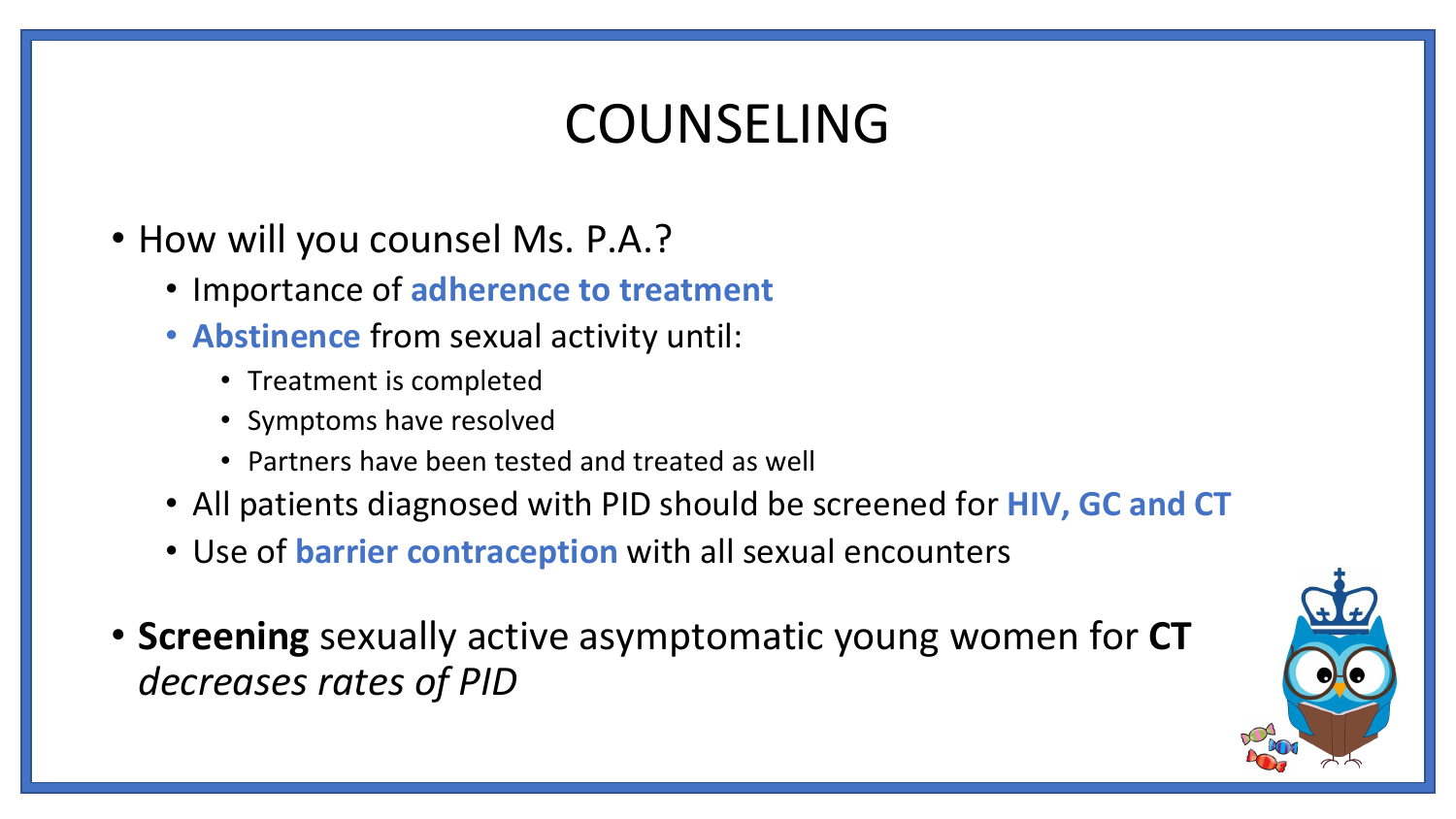# SOCIAL DETERMINANTS OF HEALTH

- PID rates of diagnosis and adverse outcomes are higher in Black and Latinx women than those in white women
- Reasons for delays in seeking care include asymptomatic/mild course, perception of low risk due to having a permanent partner, taboo surrounding STDs, confidentiality concerns
- Among women with PID who seek care, noncompliance with multidose regimens may exceed 65%
- Adolescents are a high risk group and are unlikely to seek care due to inadequate sex education, inability to recognize the symptoms of PID, confidentiality concerns

Counsel your patients to finish their antibiotic course, even if asymptomatic!

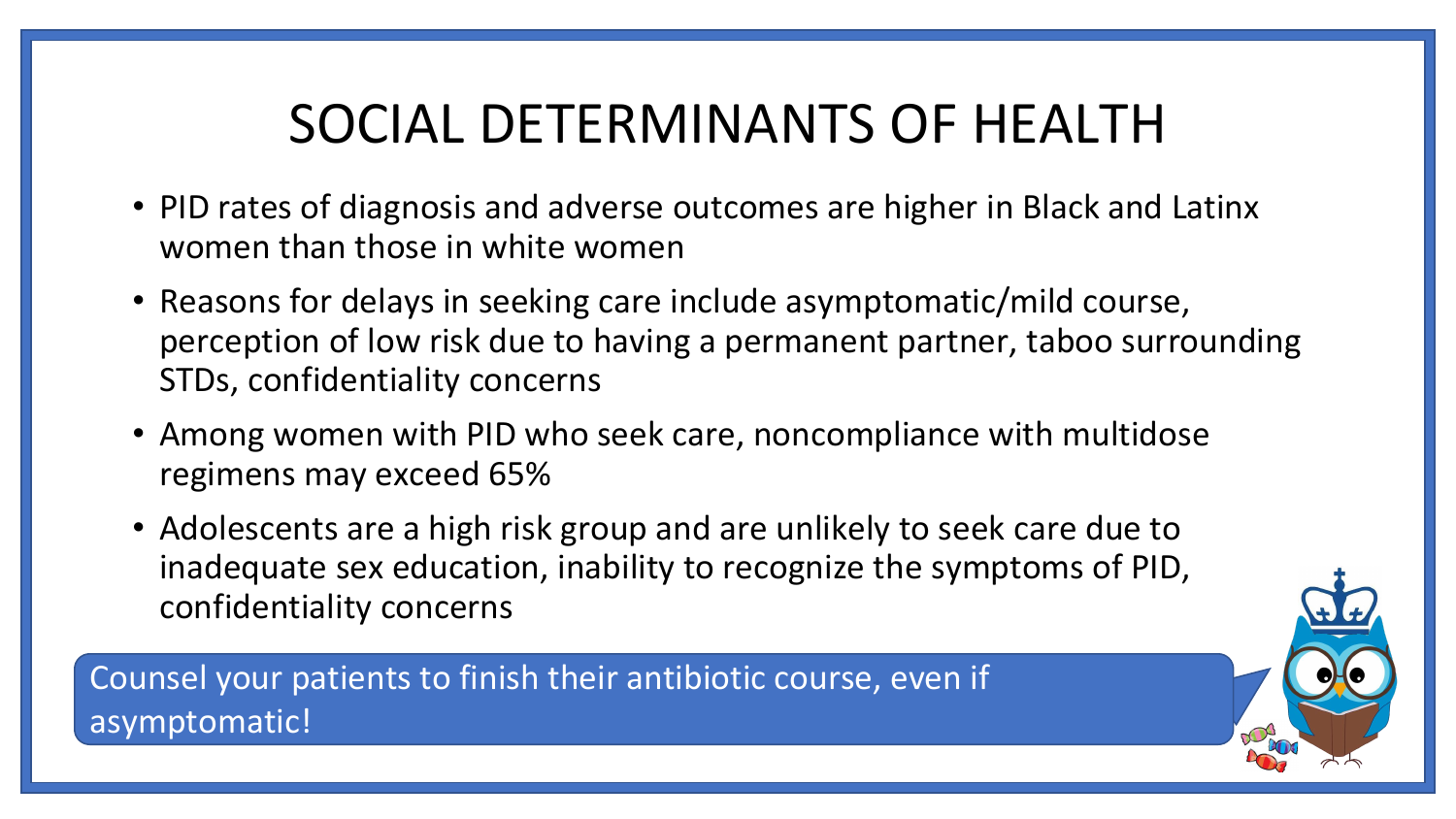### EPIC .PHRASE

### **.BBonPIDCounseling**

### Description: PID Treatment Counseling

The importance of adherence to the treatment plan was discussed with the patient including the need for abstinence, completion of medication course, testing and treatment of partners, screening for GC/CT and HIV, and consistent use of barrier contraception.

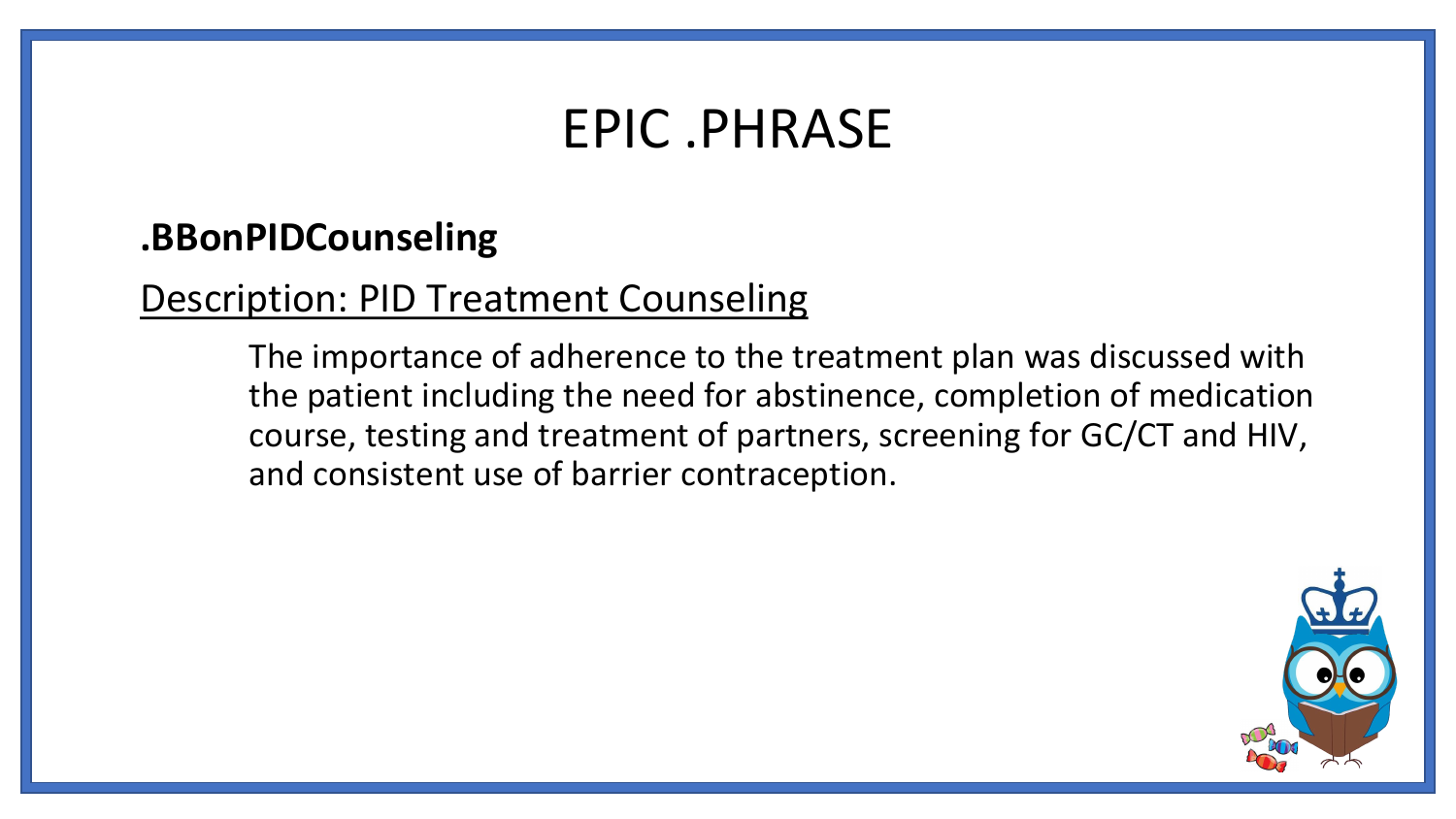### CODING AND BILLING

- **N73.9 -** female pelvic inflammatory disease, unspecified
- **N71.0**  acute inflammatory disease of the uterus
- **A56.11 -** chlamydial female pelvic inflammatory disease
- **A54.24** gonococcal female pelvic inflammatory disease
- **N70.01 -** acute salpingitis
- **Z11.3 -** encounter for screening for infections with a predominantly sexual mode of transmission